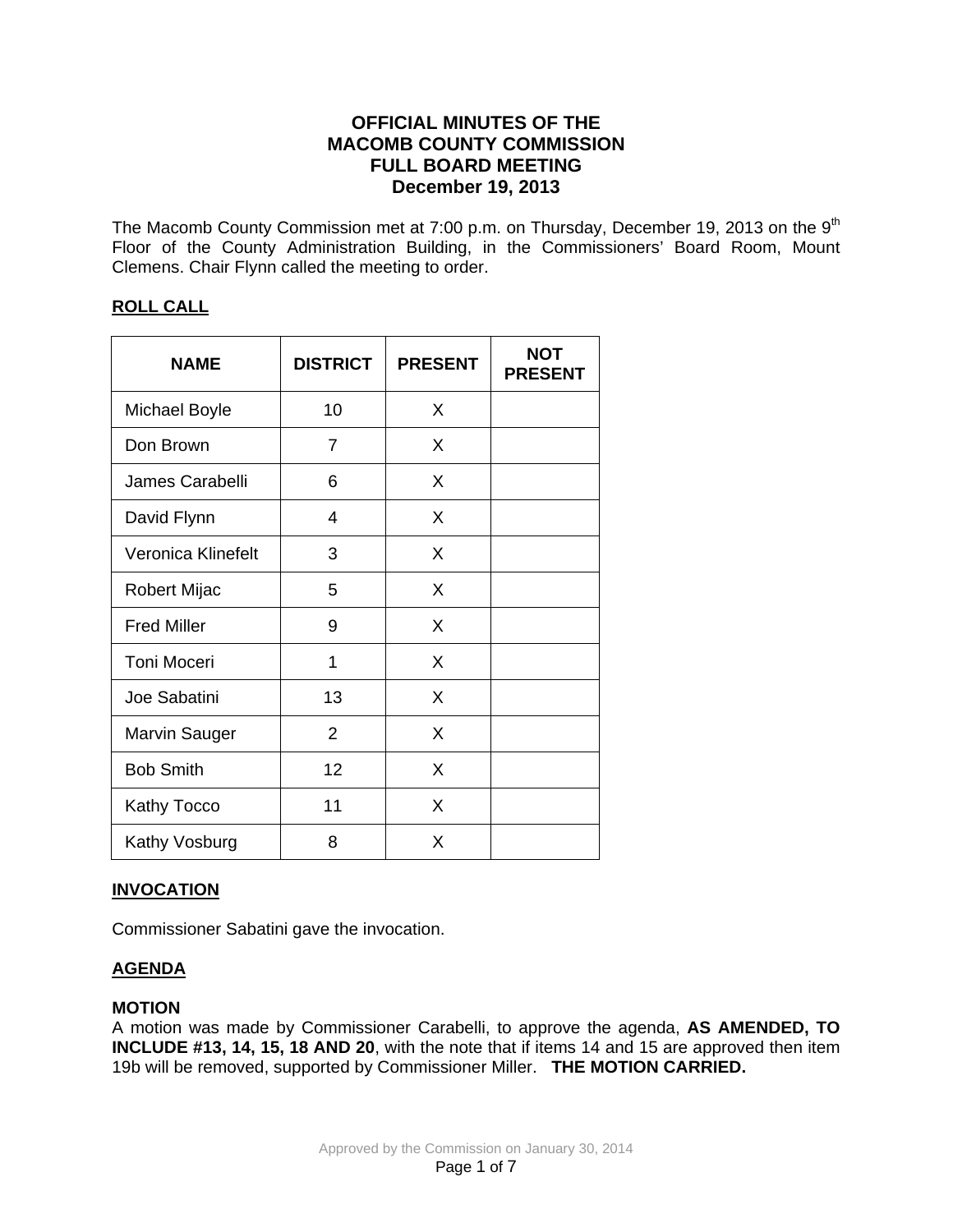### **MINUTES**

### **MOTION**

A motion was made by Commissioner Carabelli, to approve the minutes dated November  $12<sup>th</sup>$ (FB) and 12-12-13 (Special), supported by Commissioner Brown. **THE MOTION CARRIED**.

### **PUBLIC PARTICIPATION**

Fred Warner, 39657 Ormsby, Clinton Twp.

### **PUBLIC HEARING ON CITY OF ROSEVILLE BROWNFIELD PLAN (MACOMB MALL)**

#### **MOTION**

A motion was made by Commissioner Carabelli to open the Public Hearing, supported by Commissioner Tocco. **THE MOTION CARRIED.**

### **PUBLIC PARTICIPATION**

None

| Presentation given by: | Jason Horton & Karl Zarbo               |  |  |
|------------------------|-----------------------------------------|--|--|
|                        | Lormax Stern Development Company        |  |  |
|                        | 38500 Woodward Avenue, Bloomfield Hills |  |  |

### **MOTION**

A motion was made by Commissioner Carabelli, to close the Public Hearing, supported by Commissioner Tocco. **THE MOTION CARRIED.** 

### **PRESENTATION OF PROCLAMATION TO DONALD MORANDINI**

Chair Flynn presented a proclamation to Donald Morandini

### **PRESENTATION FROM UTICA CENTER FOR SCIENCE & INDUSTRY RE: SCHOOL & PROGRAMS**

Presentation given by Robert McBroom and Jill Rilley

### **MOTION**

**R13-311** A motion was made by Commissioner Carabelli to receive and file the presentation, supported by Commissioner Tocco. **THE MOTION CARRIED.** 

# **CORRESPONDENCE FROM THE EXECUTIVE**

None

### **RATIFICATION OF COLLECTIVE BARGAINING AGREEMENTS**

#### **MOTION**

**R13-312** A motion was made by Commissioner Carabelli, to ratify the Collective Bargaining Agreements for 1-1-14 to 12-31-16 in their entirety, supported by Commissioner Vosburg. **THE MOTION CARRIED.** 

### **PURCHASE AGREEMENT FOR TALMER BANK BUILDING / FINANCE**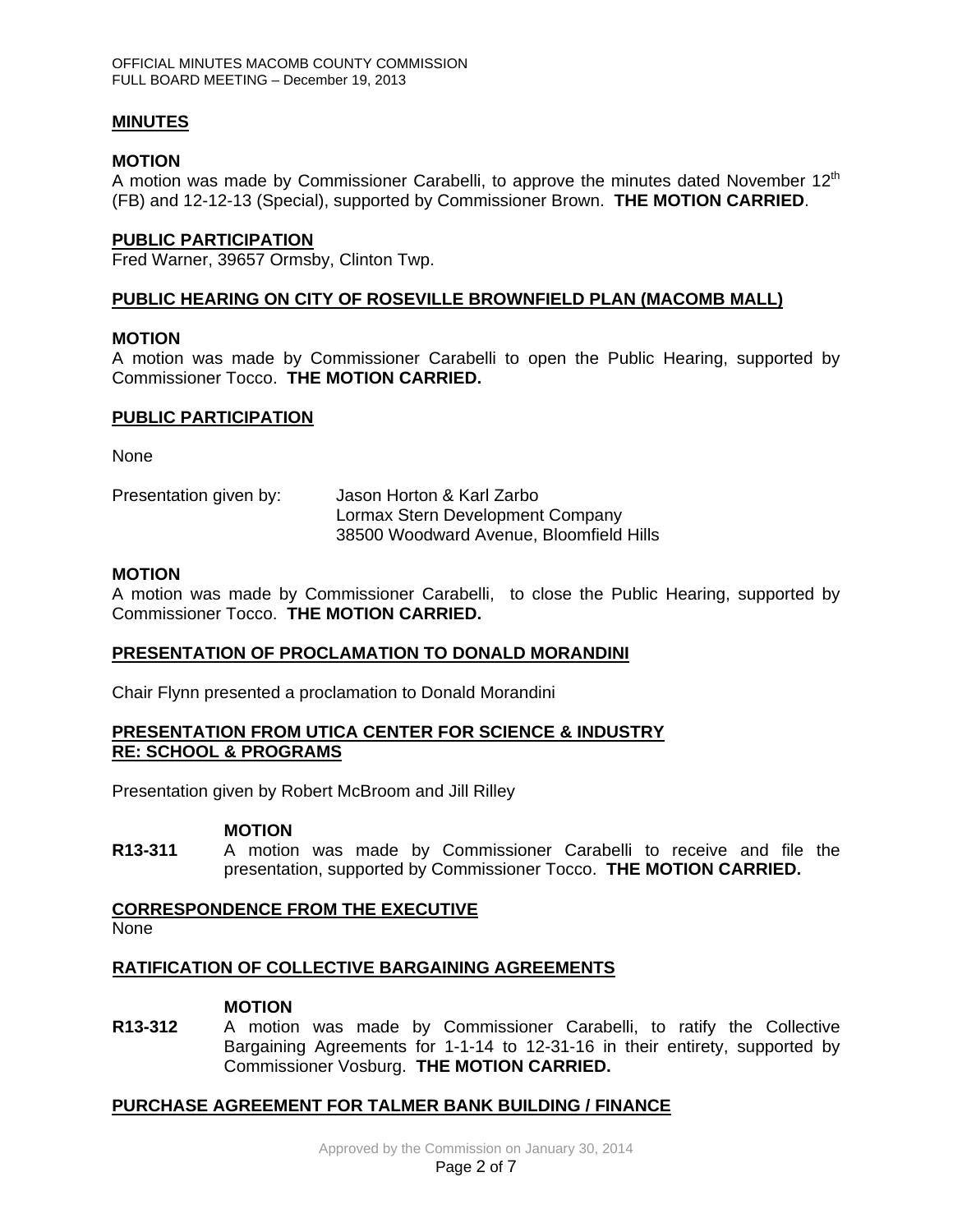### **R13-313 MOTION**

A motion was made by Commissioner Carabelli to approve purchase agreement for Talmer Bank Building at 120 North Main Street, Mount Clemens, MI, supported by Commissioner Klinefelt. **THE MOTION CARRIED.** (Record Miller No vote)

### **APPOINTMENT OF DANIEL SPITZ, M.D. / HEALTH & COMMUNITY SERVICES**

### **R13-314 MOTION**

 A motion was made by Commissioner Carabelli to appoint Daniel Spitz, M.D. as Macomb County's Chief Medical Examiner for the period January 1, 2014 – December 31, 2017, supported by Commissioner Vosburg. **THE MOTION CARRIED.** (Record Boyle, Moceri, Sabatini and Miller, No votes)

#### **AGREEMENT FOR CHIEF FORENSIC PATHOLOGIST SERVICES, FORENSIC PATHOLOGIST SERVICES AND MEDICAL EXAMINER OFFICE ADMINISTRATION SERVICES**

### **R13-315 MOTION**

 A motion was made by Commissioner Vosburg to approve the Agreement for Chief Forensic Pathologist Services Forensic Pathologist Services Medical Examiner Office Administrative Services, supported by Commissioner Carabelli. **THE MOTION CARRIED.** (Record Miller, Sabatini and Boyle, No votes)

### **COMMITTEE REPORTS:**

# **ECONOMIC DEVELOPMENT COMMITTEE MEETING – December 11, 2013**

### **MOTION**

The clerk read the recommendations from the Economic Development Committee and a motion was made by Chair Mijac, supported by Vice-Chair Carabelli, to adopt the committee recommendations.

**R13-316** Approve the City of Roseville Brownfield Plan for the property located at Gratiot and Masonic (13½ Mile), 32233 Gratiot Avenue (Macomb Mall); further, a copy of this Board of Commissioners' action is directed to be delivered forthwith to the Office of the County Executive.

### **THE MOTION CARRIED.**

### **HEALTH & HUMAN SERVICES COMMITTEE MEETING – December 16, 2013** No report

### **INFRASTRUCTURE COMMITTEE MEETING – December 17, 2013** No report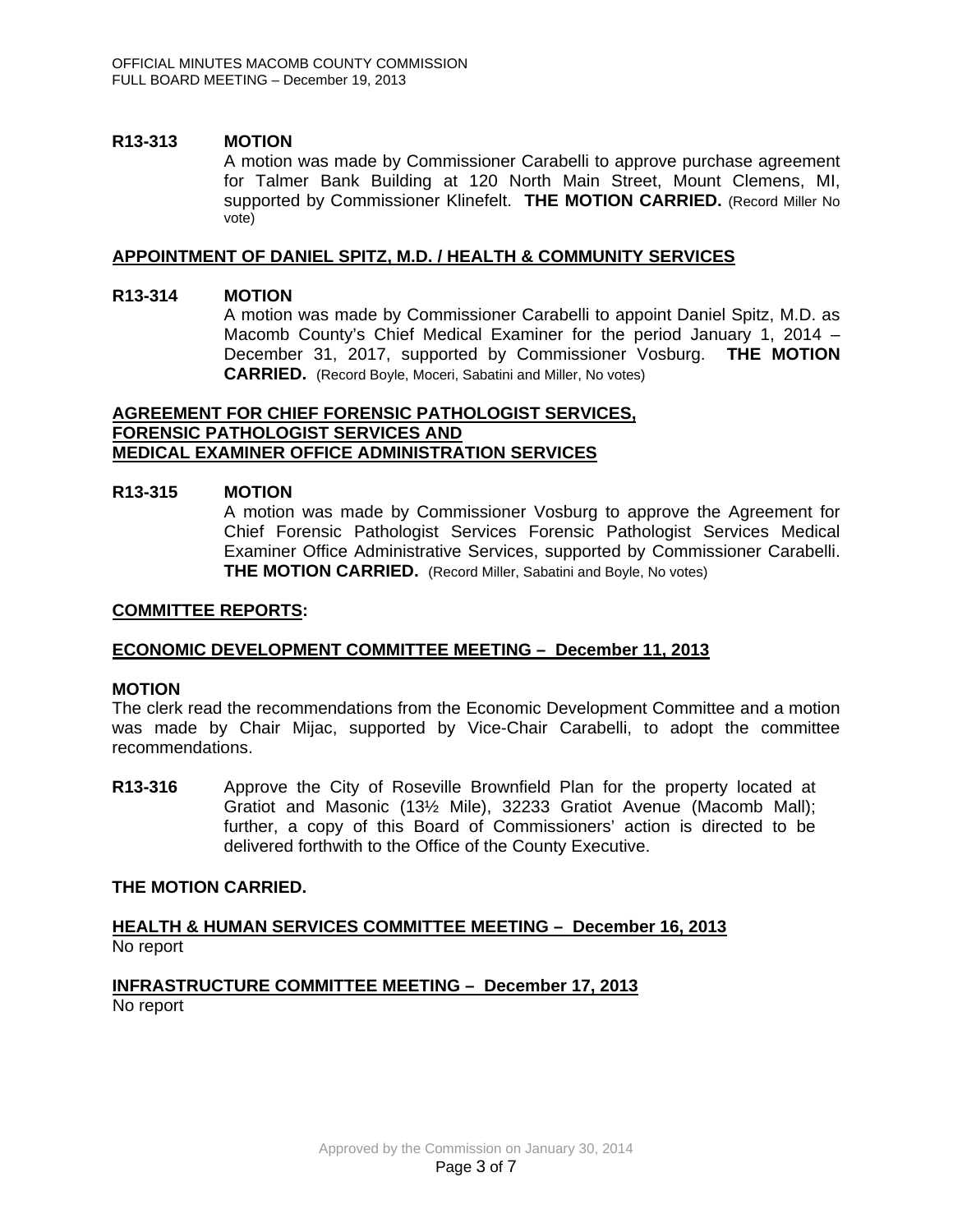### **FINANCE COMMITTEE MEETING – December 18, 2013**

The reading of the recommendations from the Finance Committee was waived and a motion was made by Chair Miller, supported by Vice-Chair Moceri, to adopt the committee recommendations.

- **R13-317** Approve a three year lease with Legal Aid and Defender Association, Inc., for space at the Clemens Center for the period January 1, 2014 through December 31, 2016, with options to renew as outlined in the lease agreement; further, a copy of this Board of Commissioners' action is directed to be delivered forthwith to the Office of the County Executive.
- **R13-318** Approve the 2013 Equalization Study as submitted by the Equalization Department; further, a copy of this Board of Commissioners' action is directed to be delivered forthwith to the Office of the County Executive
- **R13-319** Approve the 2014 Blue Cross/Blue Shield Administrative and alternate Stop/Loss fees (using specific/aggregate attachment point of \$275,000) as recommended by the Risk and Insurance Manager; further, a copy of this Board of Commissioners' action is directed to be delivered forthwith to the Office of the County Executive.
- **R13-320** Approve the 2014 Blue Care Network HMO renewals; further, a copy of this Board of Commissioners' action is directed to be delivered forthwith to the Office of the County Executive.
- **R13-321** Approve the 2014 Health Alliance Plan HMO renewal; further, a copy of this Board of Commissioners' action is directed to be delivered forthwith to the Office of the County Executive.
- **R13-322** Approve the Blue Cross/Blue Shield Medicare Advantage renewal for the period January 1, 2014 through December 31, 2014; further, a copy of this Board of Commissioners' action is directed to be delivered forthwith to the Office of the County Executive.
- **R13-323** Approve the amendment of certain 2014 General Fund revenue estimates upward in the amount of \$693,396 and increase Salaries and Wages and Fringe Benefits in the Animal Shelter by \$116,145 and \$122,953, respectively, to provide funding for three net full time positions, as outlined in a December 11, 2013 correspondence from the Finance Director; further, this budget action addresses budgetary issues only. It does not constitute the Commission's approval of any County contract. If a contract requires Commission approval under the County's Contracting Policy or the County's Procurement Ordinance, such approval must be sought separately; further, a copy of this Board of Commissioners' action is directed to be delivered forthwith to the Office of the County Executive. (Record NO vote for Vosburg)
- **R13-324** Authorize the County Executive to make the necessary budget amendments to the 2013 and 2014 budgets to allow for the payment of the December 2013 proposed lump sum distributions for both union and non-union employees;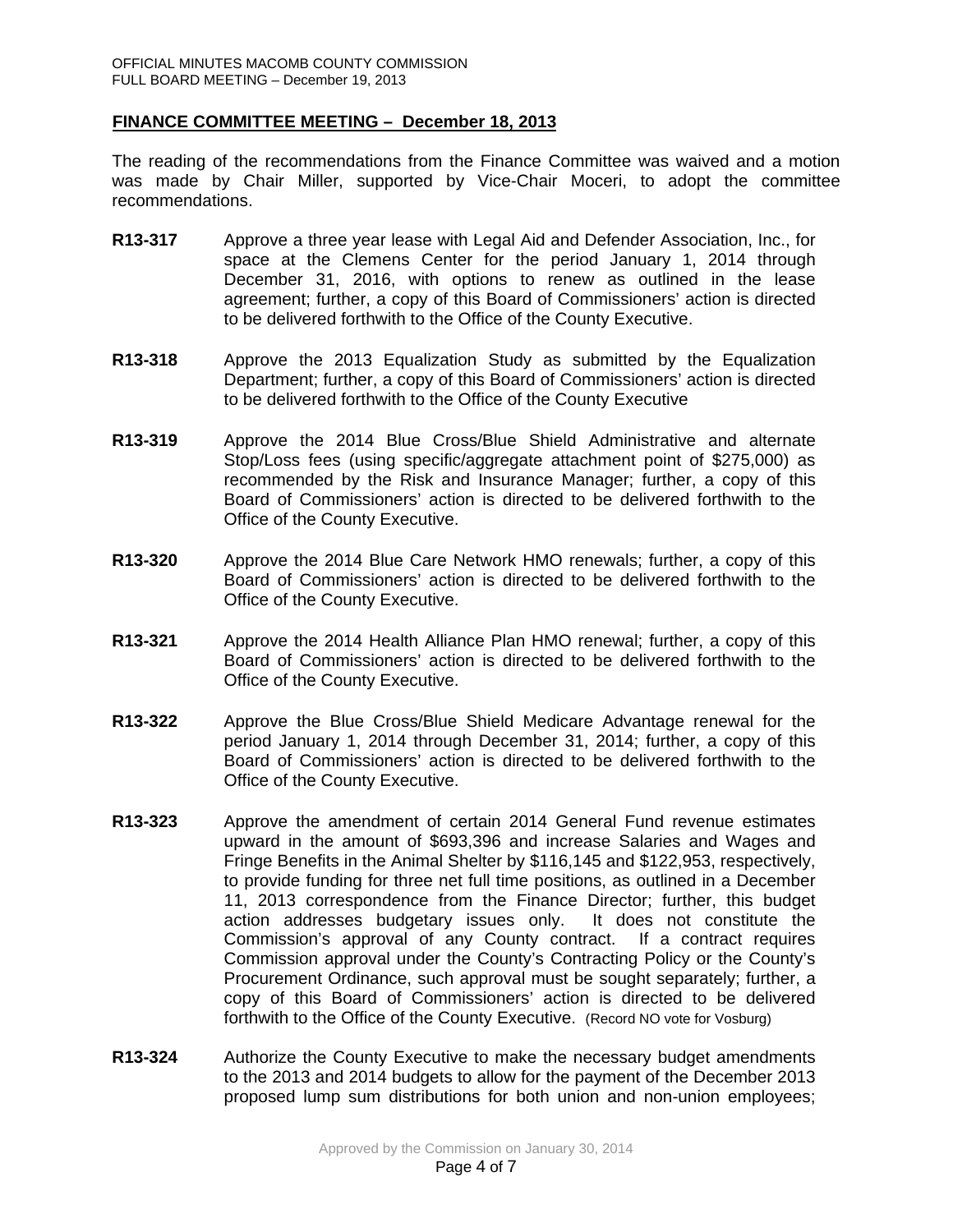further, this budget action addresses budgetary issues only. It does not constitute the Commission's approval of any County contract. If a contract requires Commission approval under the County's Contracting Policy or the County's Procurement Ordinance, such approval must be sought separately; further, a copy of this Board of Commissioners' action is directed to be delivered forthwith to the Office of the County Executive.(Record NO vote for Miller)

# **THE MOTION CARRIED.**

# **AUDIT COMMITTEE MEETING – December 19, 2013**

No report.

# **BOARD CHAIR REPORT**

Chair Flynn gave his report.

### **MOTION**

**R13-325** A motion was made by Commissioner Smith, to receive and file the Board Chair report, supported by Commissioner Vosburg. **THE MOTION CARRIED.**

# **RFP FOR INDEPENDENT COUNSEL SERVICES**

### **MOTION**

**R13-326** A motion was made by Commissioner Vosburg to authorize the Board Chair to work with Purchasing to send out an RFP for Independent Counsel services via Michigan Intergovernmental Trade Network (MITN) and other publication avenues to ensure maximum advertisement of the RFP, supported by Commissioner Sauger. **THE MOTION CARRIED** 

### **RESOLUTIONS**

### **MOTION**

A motion was made by Commissioner Moceri, to adopt the following Resolutions in their entirety, supported by Commissioner Miller.

- **R13-327** Supporting the establishment of a Green Economic Development Council for Southeast Michigan and for Macomb County to be represented in this Council (offered by Moceri & Vosburg; recommended by Government Operations Committee on 12/09/13)
- **R13-328** Urging the Federal Government to Extend Emergency Unemployment Benefits (Emergency Unemployment Compensation (EUC) Program) Before the Year-End (offered by Moceri; recommended by Health & Human Services Committee on 12-16-13)

# **PROCLAMATIONS**

### **MOTION**

A motion was made by Commissioner Moceri, to adopt the following Proclamations in their entirety, supported by Commissioner Miller.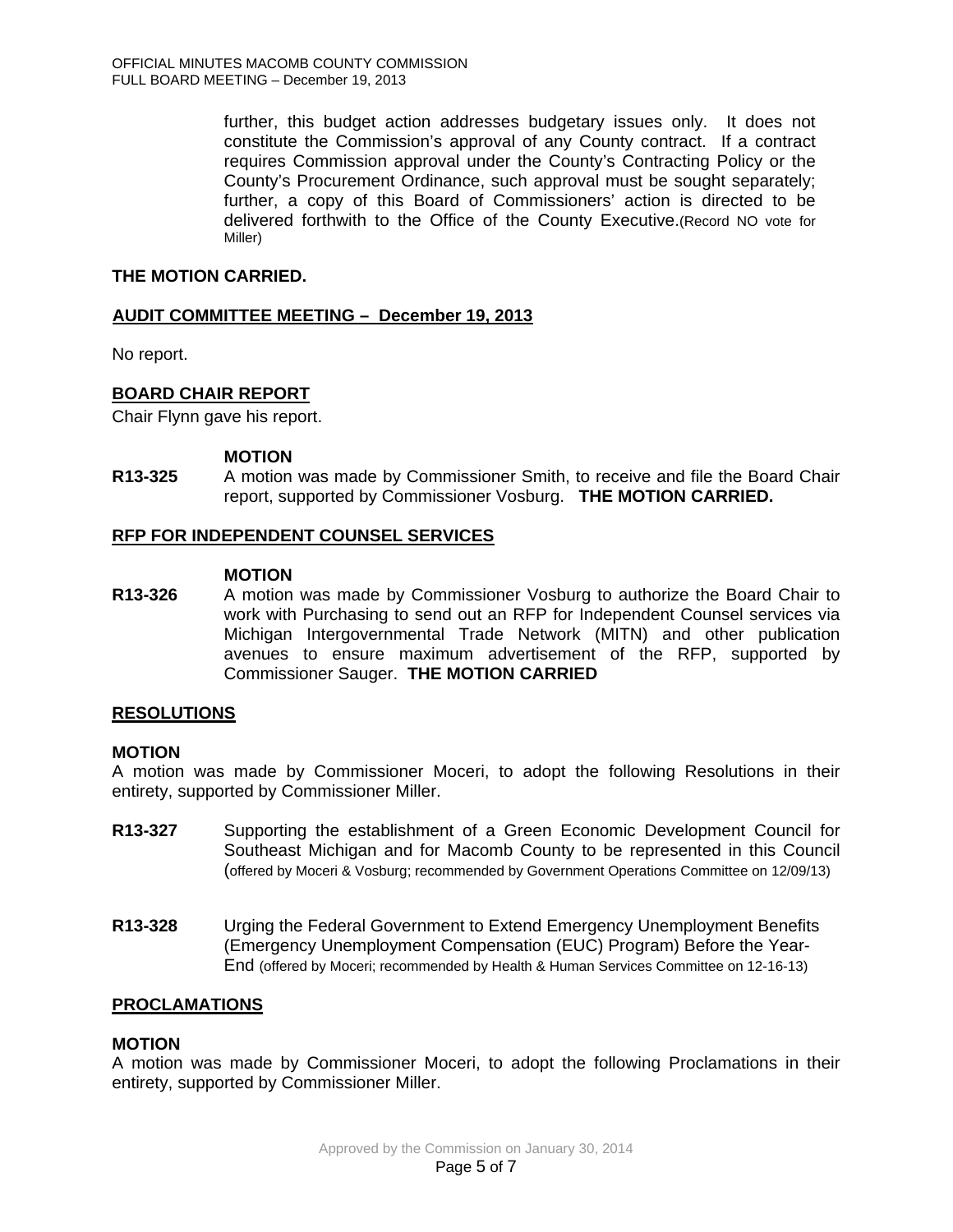- **R13-329** Commending Donald Morandini Retirement from Department of Planning and Economic Development (offered by Board; recommended by Finance Committee on 12-18- 13; previously provided at committee meeting)
- **R13-330** Commending Paul Tait Retirement from Southeast Michigan Council of Governments (SEMCOG) (offered by Board; recommended by Finance Committee on 12-18- 13; previously provided at committee meeting)
- **R13-331** Commending Katherine Hale Retirement from MSU Extension (offered by Board)

### **NEW BUSINESS**

**None** 

### **PUBLIC PARTICIPATION**

None

# **ROLL CALL**

| <b>NAME</b>          | <b>DISTRICT</b> | <b>PRESENT</b> | <b>NOT</b><br><b>PRESENT</b> |
|----------------------|-----------------|----------------|------------------------------|
| <b>Michael Boyle</b> | 10              | X              |                              |
| Don Brown            | $\overline{7}$  | X              |                              |
| James Carabelli      | 6               | X              |                              |
| David Flynn          | 4               | X              |                              |
| Veronica Klinefelt   | 3               | X              |                              |
| Robert Mijac         | 5               | X              |                              |
| <b>Fred Miller</b>   | 9               | X              |                              |
| <b>Toni Moceri</b>   | 1               | X              |                              |
| Joe Sabatini         | 13              | X              |                              |
| <b>Marvin Sauger</b> | $\overline{2}$  | X              |                              |
| <b>Bob Smith</b>     | 12              | X              |                              |
| <b>Kathy Tocco</b>   | 11              | X              |                              |
| Kathy Vosburg        | 8               | X              |                              |